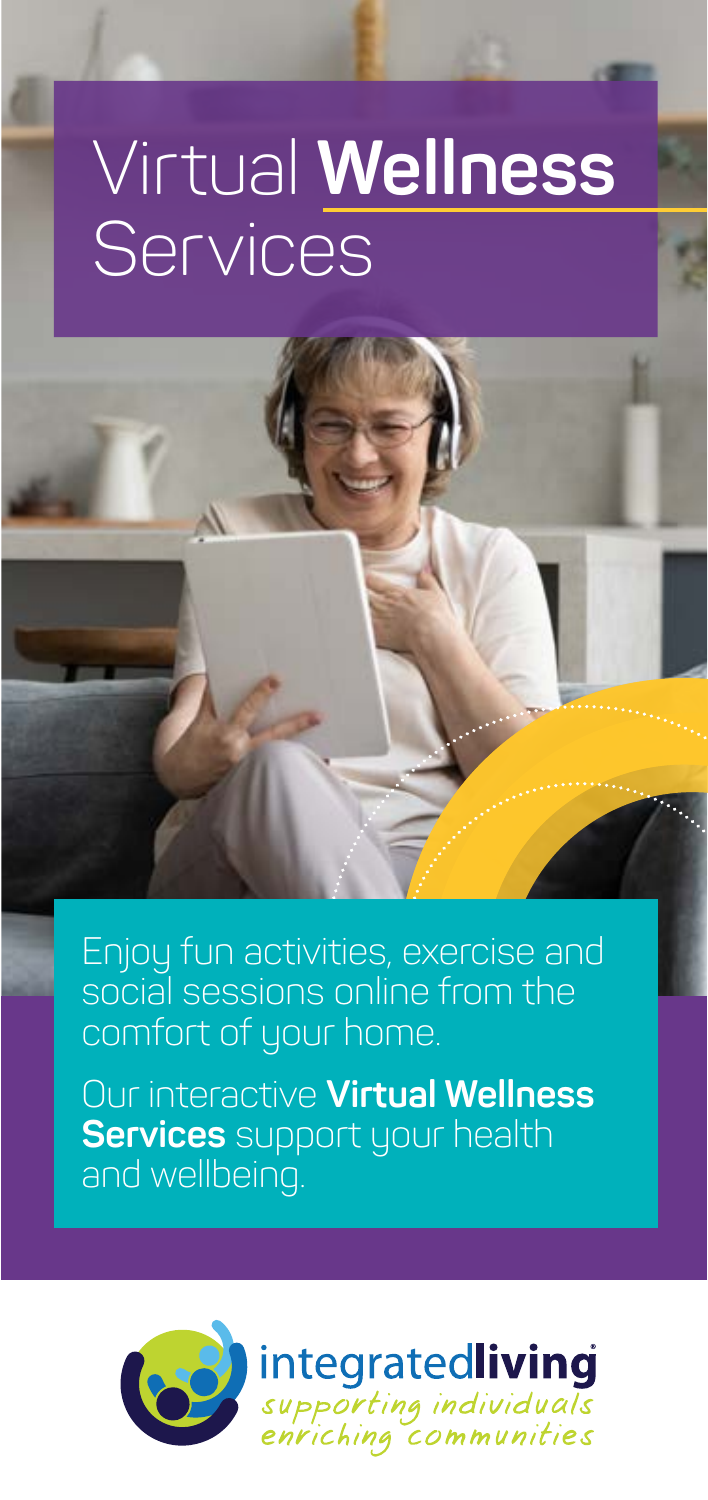

**integratedliving's Virtual Wellness Services will empower you to stay connected in today's world by choosing from a fun and diverse calendar of weekly structured exercise classes and creative activities providing stimulation and social connection, as well as developing your technology skills.**

#### **Benefits:**

- Social connectedness.
- Increased digital knowledge.
- Improved health and wellbeing.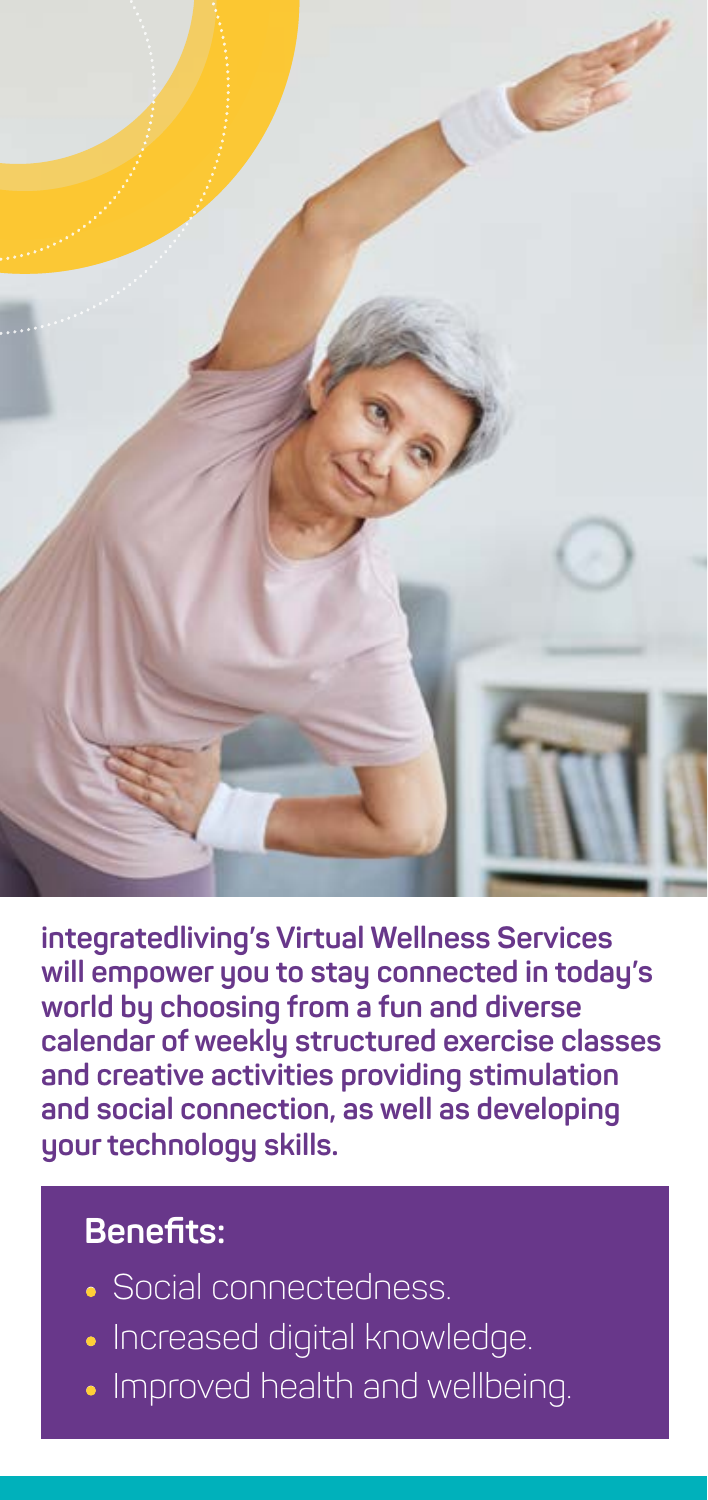# **Digital Dialogue**

Our Digital Dialogue program is a great entry point to our Virtual Wellness Services for people who may not be confident with technology. The interactive program is delivered online in a group setting to develop the skills necessary to comfortably navigate the internet. There's also an option for one-on-one coaching with our digital support officers. And you get to keep the iPad on completion of the program!

#### **Learn to do the following:**

- Navigate the internet.
- Understand and use a variety of applications (Apps).
- Learn about cyber security to stay safe online.
- Stay in touch with family and friends online.
- Enjoy social media and streaming platforms.
- Access news, music, videos and podcasts.
- Take photos and create videos.

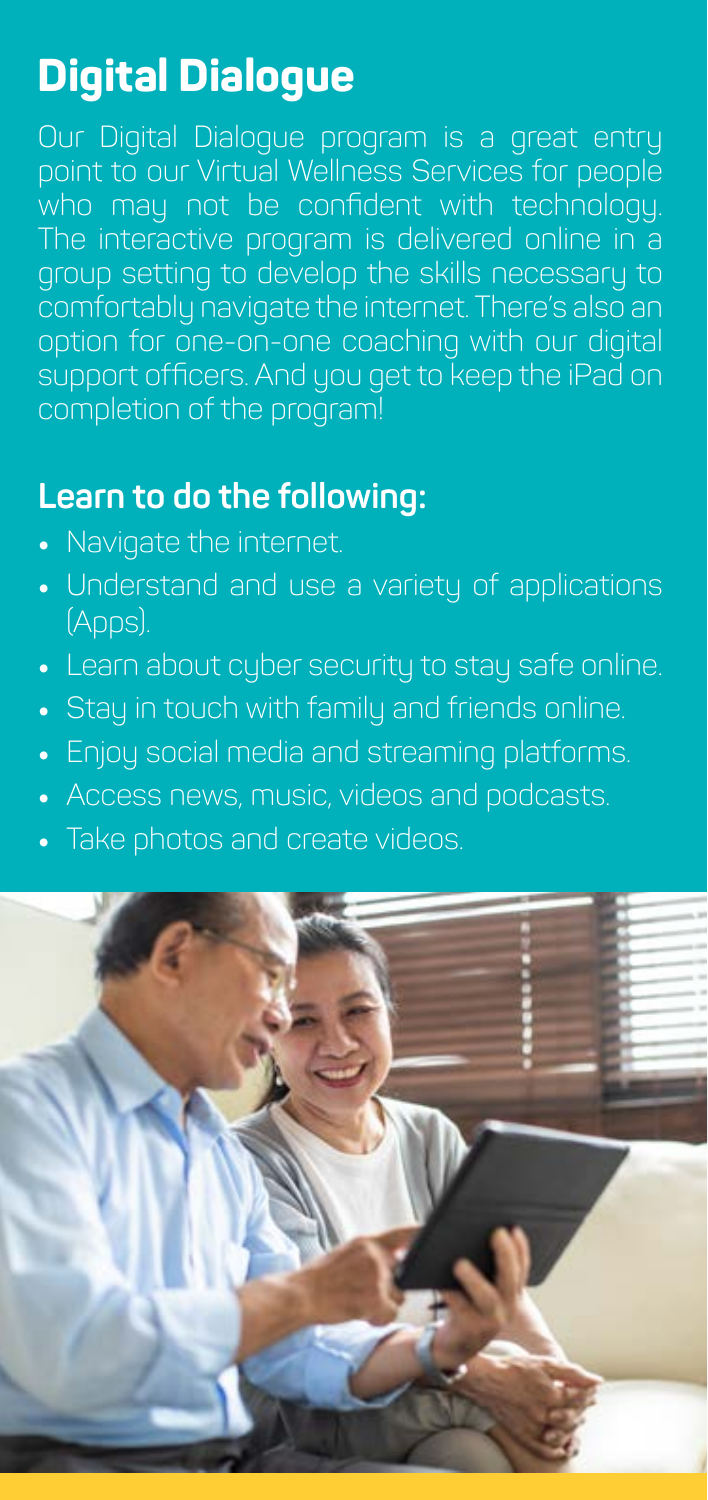### **Movement Classes**

Our Movement Classes are perfect for anyone looking to improve their movement, balance, strength and general wellbeing without needing to leave the comfort of their home.

The classes are designed so you move at your own pace, allowing you to make the class as challenging or easy as you'd like.

### **Classes include:**



#### *Move at Ease*

Low impact, chair-based exercise classes, ideal for participants who have limited mobility, chronic disease or anyone who has not recently participated in exercise.



#### *Move at Pace*

Low impact, chair-based exercise classes, ideal for participants who are active and move confidently. This class involves more advanced chair-based and body weight exercises.



#### *Stretch and Flow*

A gentle, low impact, chair-based exercise class focused on improving balance, mobility, circulation, and flexibility, while reducing stress and tension. This class is suited to all levels of fitness and mobility.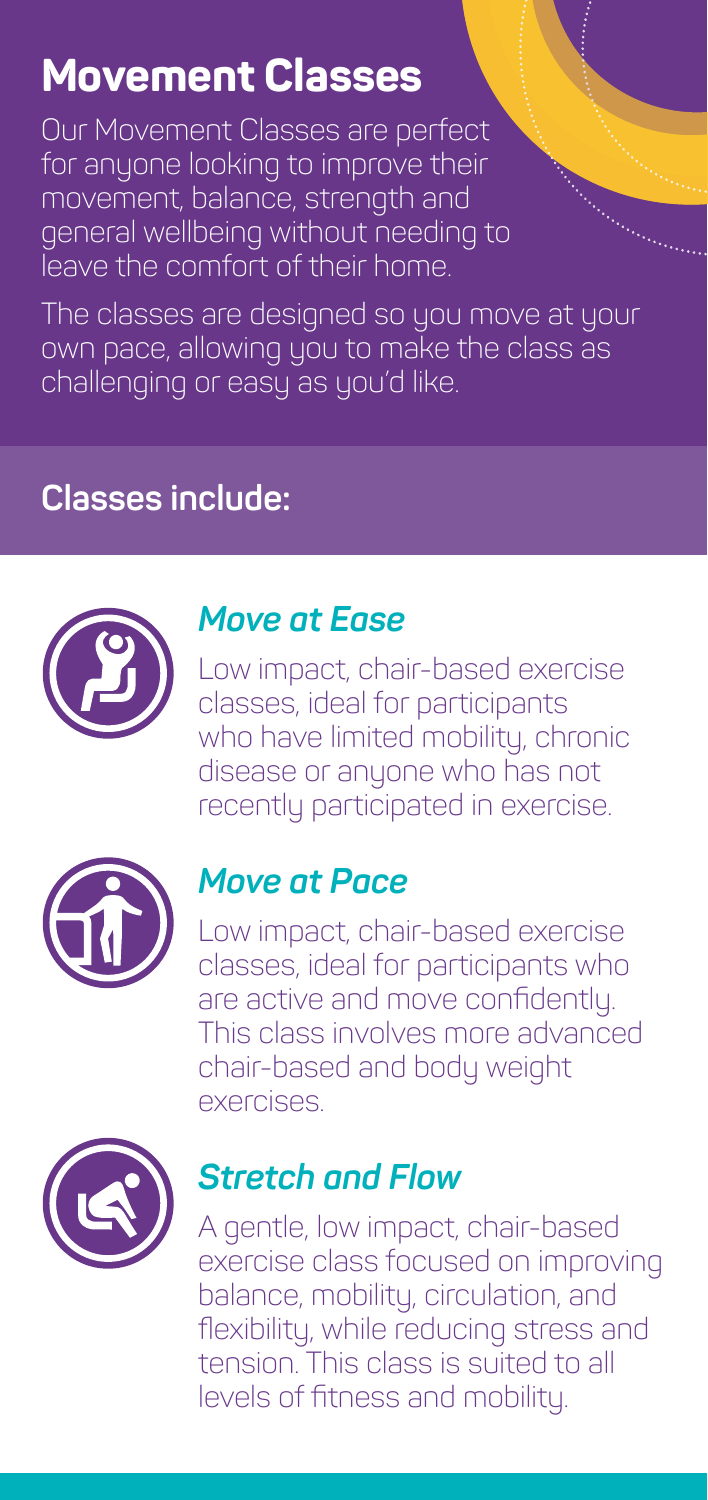# **Exercise Physiology (one-on-one)**

With the use of technology, our Exercise Physiologists can undertake assessments, create an individualised Home Exercise Program, and guide exercise sessions for you in the comfort of your own home.

*All clients will have an individual assessment with one of our Exercise Physiologists prior to commencing exercise classes and regular reviews are performed to track your progress and keep you motivated as you get stronger and more confident.* 

### **Activity Classes**

Stay connected and enjoy new friendships with our online Activity Classes.

### **Classes include, but are not limited to:**

- *• Arts and Crafts* Flex your creative muscle.
- *• Games and Trivia* Bingo, trivia, and brain training games.
- *• Music and Singing* Live performances and music therapy.
- *• Learn and Discover* Learn a language, travel back in time, or visit countries near and far. Share your own stories, experiences and reminisce on days gone by.